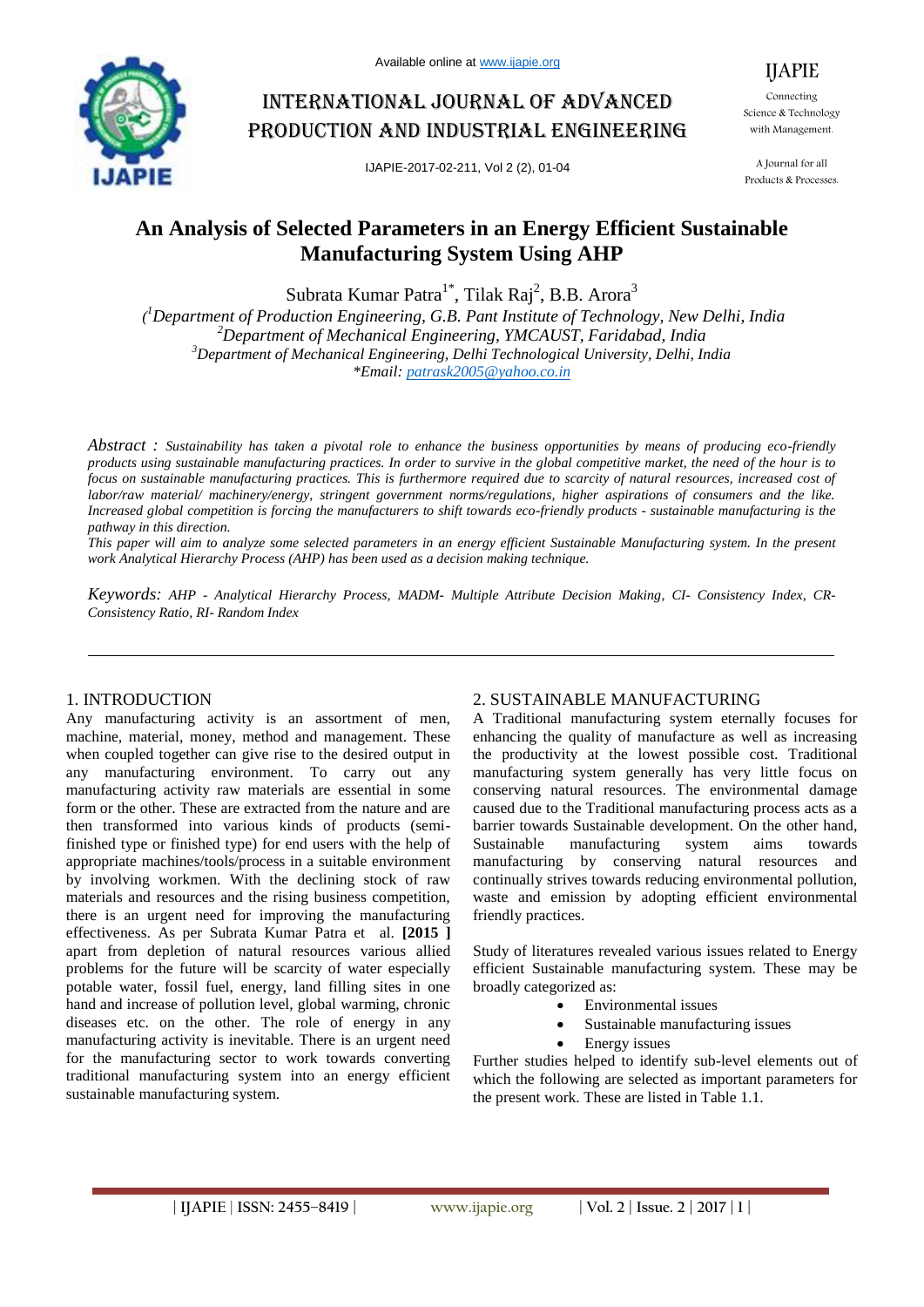#### *Subrata Kumar Patra et al., International Journal of Advanced Production and Industrial Engineering*

|                |                                 | $-$ |                 | ີ                            |
|----------------|---------------------------------|-----|-----------------|------------------------------|
| P <sub>1</sub> | Waste management                |     | P6              | Technology issues            |
| P <sub>2</sub> | Pollution / Emission<br>Control |     | P7              | <b>Manufacturing Process</b> |
| <b>P</b> 3     | Environment consciousness       |     | P <sub>8</sub>  | <b>Utilization of Energy</b> |
| <b>P4</b>      | <b>Resource Conservation</b>    |     | P <sub>9</sub>  | Energy Efficiency            |
| <b>P5</b>      | <b>Recycling Practices</b>      |     | P <sub>10</sub> | Use of Alternate Energy      |

| Table 1.1: Selected elements in an Energy efficient sustainable manufacturing system |  |
|--------------------------------------------------------------------------------------|--|
|                                                                                      |  |
|                                                                                      |  |

Fig.1.1 depicts the selected issues and the selected parameters in an energy efficient Sustainable Manufacturing System.



**Fig.1.1Various parameters in an energy efficient Sustainable Manufacturing System**

# 3. METHODOLOGY

Any Manufacturing system uses raw materials that are converted into useful products using suitable machines and processes. Various associated parameters are changed from time to time depending on the product and process variability in order to optimize the system. Decision making under such a complex dynamic situation based on multiple alternatives is a challenging task for the engineers, planners, designers, decision makers and the management. Decision making may be done by individual judgment or by a group of experts. In case of subjective opinions decision makers are required to give some subjective values (based on their judgmental power) to quantify them.

Various types of Multiple Attribute Decision Making (MADM) techniques are used to select the appropriate alternatives from a large number of available choices. In the present work Analytical Hierarchy Process (AHP) has been taken up as a decision making tool because of its wider acceptability, adaptability with various situations, easiness to use and the like. Moreover AHP method is capable of solving both objective as well as subjective attributes. Ranking of the alternatives are done using Pair wise comparison of attributes followed by a scale of relative importance. A Questionnaire based survey is used to find the relative importance of these selected parameters (Table 1.1).

The step by step criteria followed in the AHP analysis are:

- a. Developing questionnaire for Pair wise comparison
- b. Formation of Comparison matrix
- c. Normalization
- d. Evaluation and Consistency analysis

The scale for comparison used in this paper is given below *(Saaty & Vargas, 1991).*

- 1- Equal importance of both factors
- 3-Moderate importance of one factor over another
- 5-Strong or essential importance
- 7- Very strong importance
- 9- Extreme importance.

Integer values of 2, 4, 6, and 8 are used for intermediate values. The scale has been used with the assumption that out of two attributes say P1 and P2, if attribute P1 has very strong importance than P2 and say it is 7, then P2 must be absolutely less important than P1and is valued as 1/7. The matrix formation has been done by pair wise comparison followed by normalizing the matrix and Consistency analysis. Consistency analysis is done by first calculating the consistency measure followed by calculating Consistency Index (CI) and Consistency Ratio (CR). CR is a ratio of CI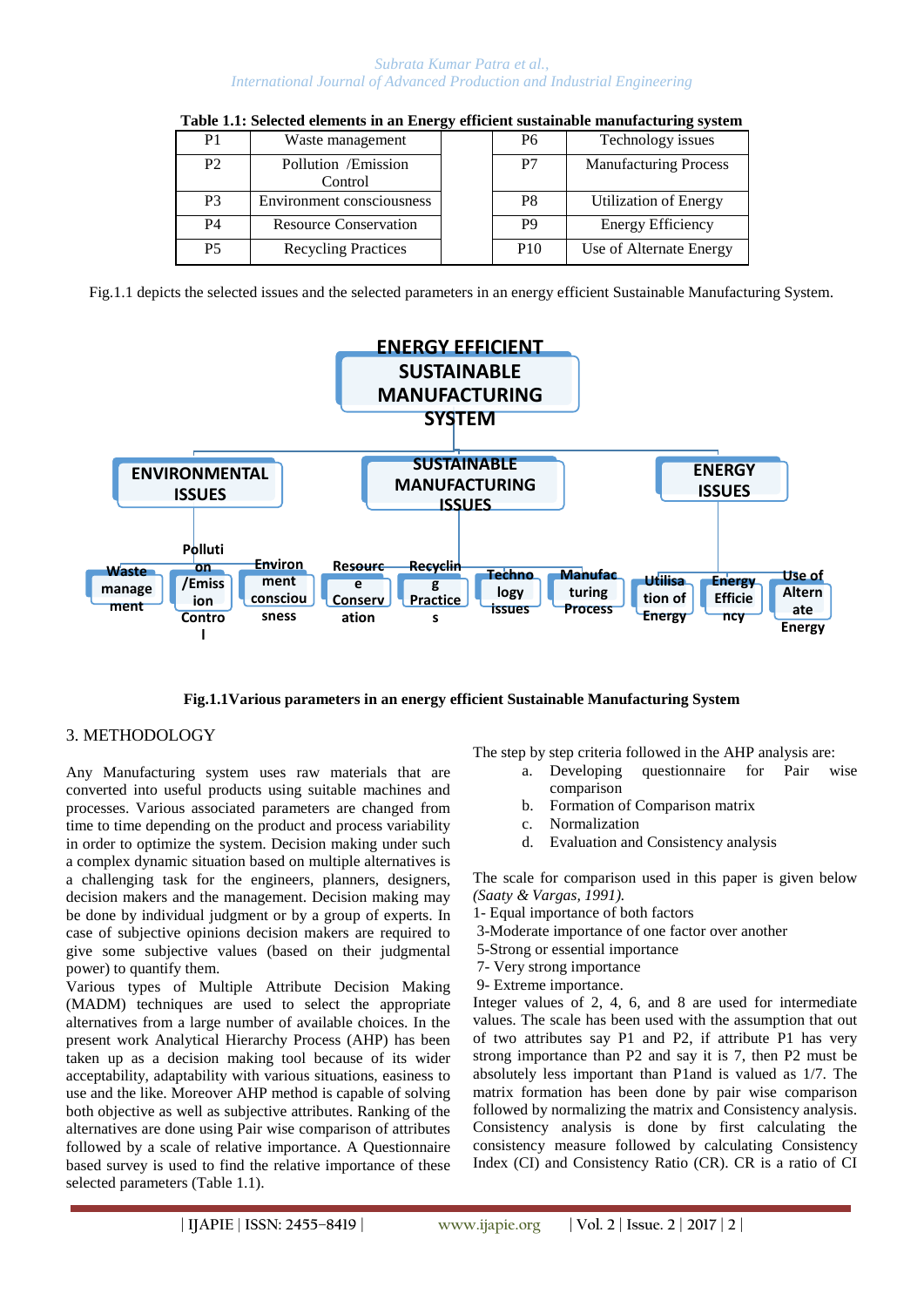and RI where RI is called Random Index and is obtained from RI index chart. 4. RESULTS AND DISCUSSION:

Table 1.2 depicts the calculation chart based on AHP method.

Table 1.2: Calculation chart used in AHP

| <b>Parameters</b> | P <sub>1</sub> | P <sub>2</sub> | P <sub>3</sub> | P <sub>4</sub> | P <sub>5</sub> | P6    | P7     | P8    | P <sub>9</sub> | P <sub>10</sub> |
|-------------------|----------------|----------------|----------------|----------------|----------------|-------|--------|-------|----------------|-----------------|
| <b>P1</b>         | 1.000          | 0.500          | 6.000          | 2.000          | 4.000          | 1.000 | 3.000  | 0.333 | 1.000          | 5.000           |
| P <sub>2</sub>    | 2.000          | 1.000          | 8.000          | 4.000          | 6.000          | 1.000 | 5.000  | 1.000 | 3.000          | 7.000           |
| P <sub>3</sub>    | 0.167          | 0.125          | 1.000          | 0.250          | 0.500          | 0.143 | 0.333  | 0.111 | 1.000          | 1.000           |
| P <sub>4</sub>    | 0.500          | 0.250          | 4.000          | 1.000          | 2.000          | 1.000 | 1.000  | 1.000 | 0.200          | 1.000           |
| <b>P5</b>         | 0.250          | 0.167          | 2.000          | 0.500          | 1.000          | 0.200 | 1.000  | 0.143 | 1.000          | 1.000           |
| P6                | 1.000          | 1.000          | 7.000          | 1.000          | 5.000          | 1.000 | 4.000  | 1.000 | 2.000          | 6.000           |
| P <sub>7</sub>    | 0.333          | 0.200          | 3.000          | 1.000          | 1.000          | 0.250 | 1.000  | 0.167 | 0.500          | 2.000           |
| P <sub>8</sub>    | 3.000          | 1.000          | 9.000          | 1.000          | 7.000          | 1.000 | 6.000  | 1.000 | 4.000          | 8.000           |
| P <sub>9</sub>    | 1.000          | 0.333          | 1.000          | 5.000          | 1.000          | 0.500 | 2.000  | 0.250 | 1.000          | 4.000           |
| P <sub>10</sub>   | 0.200          | 0.143          | 1.000          | 1.000          | 1.000          | 0.167 | 0.500  | 0.125 | 0.250          | 1.000           |
| <b>TOTAL</b>      | 9.450          | 4.718          | 42.000         | 16.750         | 28.500         | 6.260 | 23.833 | 5.129 | 13.950         | 36,000          |
|                   |                |                |                |                |                |       |        |       |                |                 |

| P <sub>1</sub> | <b>Waste management</b>            |
|----------------|------------------------------------|
| P <sub>2</sub> | <b>Pollution /Emission Control</b> |
| P3             | <b>Environment consciousness</b>   |
| P <sub>4</sub> | <b>Resource Conservation</b>       |
| P5             | <b>Recycling Practices</b>         |
| P6             | <b>Technology issues</b>           |
| P7             | <b>Manufacturing Process</b>       |
| P8             | <b>Utilisation of Energy</b>       |
| P <sub>9</sub> | <b>Energy Efficiency</b>           |
| <b>P10</b>     | <b>Use of Alternate Energy</b>     |

| m                 |           |                |       |           |       |           |       |                |                |                 |              |                |                            |
|-------------------|-----------|----------------|-------|-----------|-------|-----------|-------|----------------|----------------|-----------------|--------------|----------------|----------------------------|
| <b>Parameters</b> | <b>P1</b> | P <sub>2</sub> | P3    | <b>P4</b> | P5    | <b>P6</b> | P7    | P <sub>8</sub> | P <sub>9</sub> | P <sub>10</sub> | <b>TOTAL</b> | <b>AVERAGE</b> | <b>Consistency Measure</b> |
| P <sub>1</sub>    | 0.106     | 0.106          | 0.143 | 0.119     | 0.140 | 0.160     | 0.126 | 0.065          | 0.072          | 0.139           | 1.176        | 0.118          | 10.868                     |
| <b>P2</b>         | 0.212     | 0.212          | 0.190 | 0.239     | 0.211 | 0.160     | 0.210 | 0.195          | 0.215          | 0.194           | 2.037        | 0.204          | 11.070                     |
| P <sub>3</sub>    | 0.018     | 0.026          | 0.024 | 0.015     | 0.018 | 0.023     | 0.014 | 0.022          | 0.072          | 0.028           | 0.258        | 0.026          | 11.296                     |
| P <sub>4</sub>    | 0.053     | 0.053          | 0.095 | 0.060     | 0.070 | 0.160     | 0.042 | 0.195          | 0.014          | 0.028           | 0.770        | 0.077          | 10.771                     |
| P <sub>5</sub>    | 0.026     | 0.035          | 0.048 | 0.030     | 0.035 | 0.032     | 0.042 | 0.028          | 0.072          | 0.028           | 0.376        | 0.038          | 11.175                     |
| P6                | 0.106     | 0.212          | 0.167 | 0.060     | 0.175 | 0.160     | 0.168 | 0.195          | 0.143          | 0.167           | 1.552        | 0.155          | 10.804                     |
| P7                | 0.035     | 0.042          | 0.071 | 0.060     | 0.035 | 0.040     | 0.042 | 0.032          | 0.036          | 0.056           | 0.450        | 0.045          | 11.026                     |
| P8                | 0.317     | 0.212          | 0.214 | 0.060     | 0.246 | 0.160     | 0.252 | 0.195          | 0.287          | 0.222           | 2.164        | 0.216          | 10.959                     |
| P <sub>9</sub>    | 0.106     | 0.071          | 0.024 | 0.299     | 0.035 | 0.080     | 0.084 | 0.049          | 0.072          | 0.111           | 0.929        | 0.093          | 11.445                     |
| P <sub>10</sub>   | 0.021     | 0.030          | 0.024 | 0.060     | 0.035 | 0.027     | 0.021 | 0.024          | 0.018          | 0.028           | 0.288        | 0.029          | 11.136                     |
|                   |           |                |       |           |       |           |       |                |                |                 |              | a              | 0.117                      |
|                   |           |                |       |           |       |           |       |                |                |                 |              | RI             | 1.490                      |
|                   |           |                |       |           |       |           |       |                |                |                 |              | C. RATIO       | 0.079                      |

The result gives a CR ratio of 0.079 which is well below the limit of 0.1 and is thus acceptable. This implies that the judgments are quite consistent and the overall work is meaningful. The consistency measure gives the relative ranks of these 10 parameters and is given below:

| <b>PARAMETER</b> | <b>PARAMETER NAME</b>        | <b>RANK</b> |
|------------------|------------------------------|-------------|
| NO.              |                              |             |
| P <sub>9</sub>   | <b>Energy Efficiency</b>     |             |
| P <sub>3</sub>   | Environment consciousness    | П           |
| P <sub>5</sub>   | <b>Recycling Practices</b>   | Ш           |
| <b>P10</b>       | Use of Alternate Energy      | <b>IV</b>   |
| P <sub>2</sub>   | Pollution /Emission Control  | v           |
| P7               | <b>Manufacturing Process</b> | VI          |
| P <sub>8</sub>   | <b>Utilization of Energy</b> | VII         |
| P <sub>1</sub>   | Waste management             | VIII        |
| P <sub>6</sub>   | Technology issues            | IX          |
| P4               | <b>Resource Conservation</b> | X           |

This implies that energy efficiency is the most important parameter in an energy efficient sustainable manufacturing system. This is followed by environmental consciousness and recycling practices and so on.

# 5. CONCLUSION

The objective of the present work was to find out the relative ranking/ importance of the selected parameters in a Sustainable manufacturing environment using AHP method. Other methods that could have been used are TOPSIS, Artificial Neural Network, Genetic Algorithm etc. In the present study AHP method has been used to rank these alternatives. Based on the consistency measures the ranking is P9- P3- P5- P10- P2- P7- P8- P1- P6- P4. This means that the energy efficiency is the most important factor in any sustainable manufacturing system. The manufacturers are therefore expected to switch over to more energy saving appliances, focus on research and development for energy efficient machines and adopt energy efficient processes for the development that will be truly sustainable.

# **REFERENCES**

- 1. A.K. Kulatunga, P. R. Jayatilaka, M. Jayawickrama, "Drivers and barriers to implement sustainable manufacturing concepts in Sri Lankan manufacturing sector", Department for Production Engineering, University of Peradeniya, 2013, Sri Lanka
- 2. Anja Kollmuss, Julian Agyeman, "Mind the Gap: Why do people act environmentally and what are the barriers to pro-environmental behavior?", Environmental Education Research, Vol. 8, No. 3, 2002, pp. 239-260
- 3. Askiner Gungor, Surendra M. Gupta "Issues in environmentally conscious manufacturing and product recovery: A survey", Computers & Industrial Engineering, Vol. 36, 1999, pp. 811-853